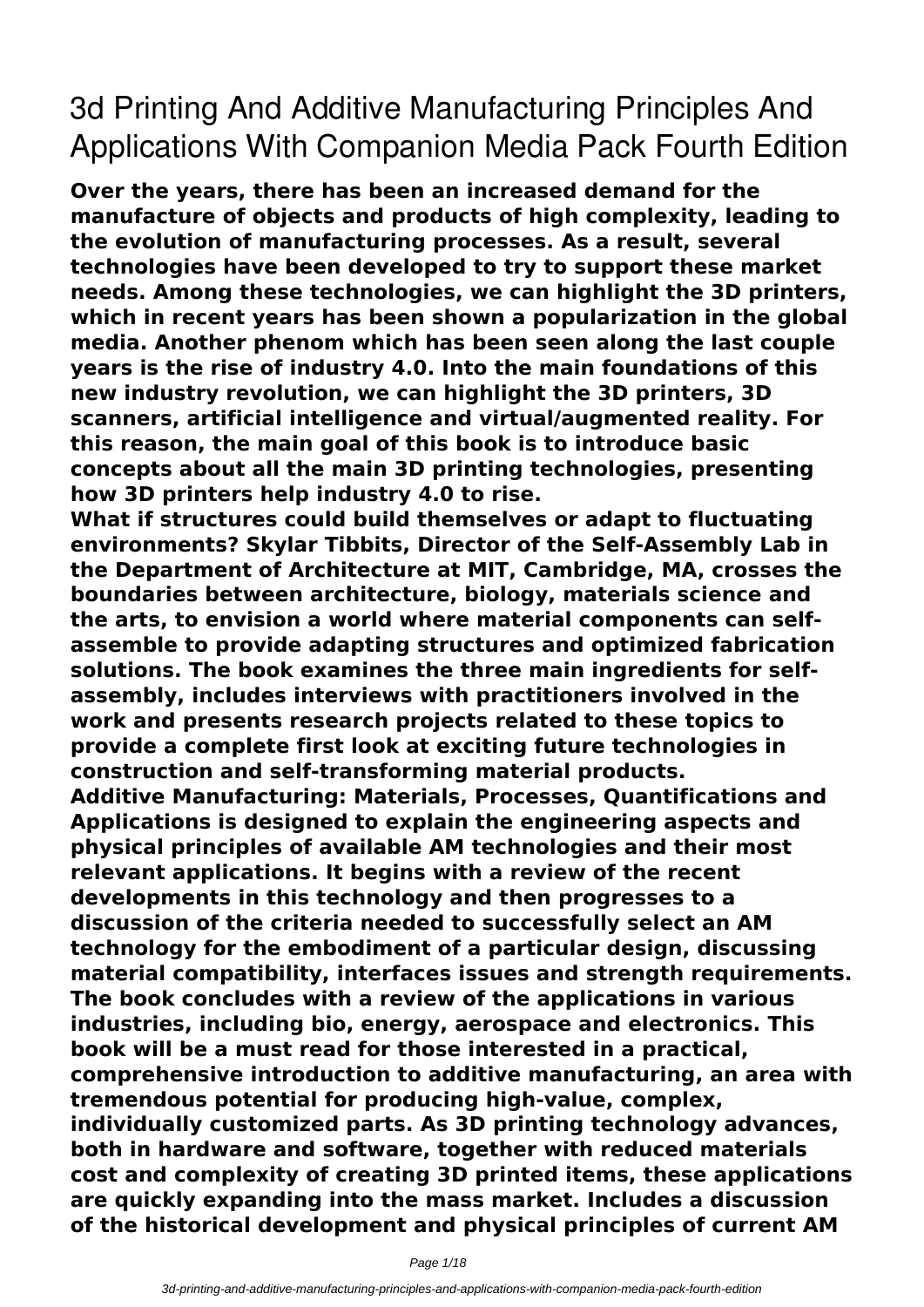**technologies Exposes readers to the engineering principles for evaluating and quantifying AM technologies Explores the uses of Additive Manufacturing in various industries, most notably aerospace, medical, energy and electronics**

**An accessible introduction to 3D printing that outlines the additive manufacturing process, industrial and household markets, and emerging uses. The use of 3D printing—digitally controlled additive manufacturing—is growing rapidly. Consumer models of 3D printers allow people to fabricate small plastic objects, from cabinet knobs to wedding cake toppers. Industrial uses are becoming widespread, as businesses use the technology to fabricate prototypes, spare parts, custom-fitted prosthetics, and other plastic or metal items, often at lower cost and with greater efficiency than standard manufacturing. In this volume in the MIT Press Essential Knowledge series, John Jordan offers an accessible introduction to 3D printing, describing the printing process, industrial and household markets, and emerging uses. Jordan outlines the stages of 3D printing, from idea to software model to a printable file that slices the planned object into printable layers to the finished object itself. He describes additive technologies, consumer 3D printing in homes and schools, mass customization (which can create tens of millions of unique items), and industrial uses. Jordan explains that although 3D printers have not become the ubiquitous home appliance once predicted, they are making inroads into mass markets; and he discusses the business factors that may hinder industry adoption of 3D printing technologies. He considers the possible unintended consequences of 3D printing on jobs, as companies scramble to find employees with an uncommon skill set; on business models and supply chains, as manufacturing is decentralized; and on patent law, as machines can be programmed to copy protected property. Finally, Jordan looks at new and emerging uses, including bioprinting, building construction, and micromachines. 3D Printing**

**3d Printing And Additive Manufacturing: Principles And Applications - Fifth Edition Of Rapid Prototyping**

**Design for Additive Manufacturing**

**3D Printing for Prototyping and Manufacturing Additive Manufacturing and 3D Printing Technology Additive Manufacturing and the Materials Revolution**

*Additive Manufacturing (AM), popularly known as 3D printing, is playing an increasingly significant role in the manufacturing arena. AM has revolutionized how prototypes are to be made and small batch manufacturing should be carried out. Due to high flexibility and high efficiency of lasers, laser-assisted Manufacturing (LAM) and AM technologies are recently getting much attention over traditional methods.This textbook is a timely information resource for undergraduates, postgraduates and researchers who are interested in this emerging technology. The book will cover the basics of lasers, optics and materials used for manufacturing and 3D printing. It will also*

Page 2/18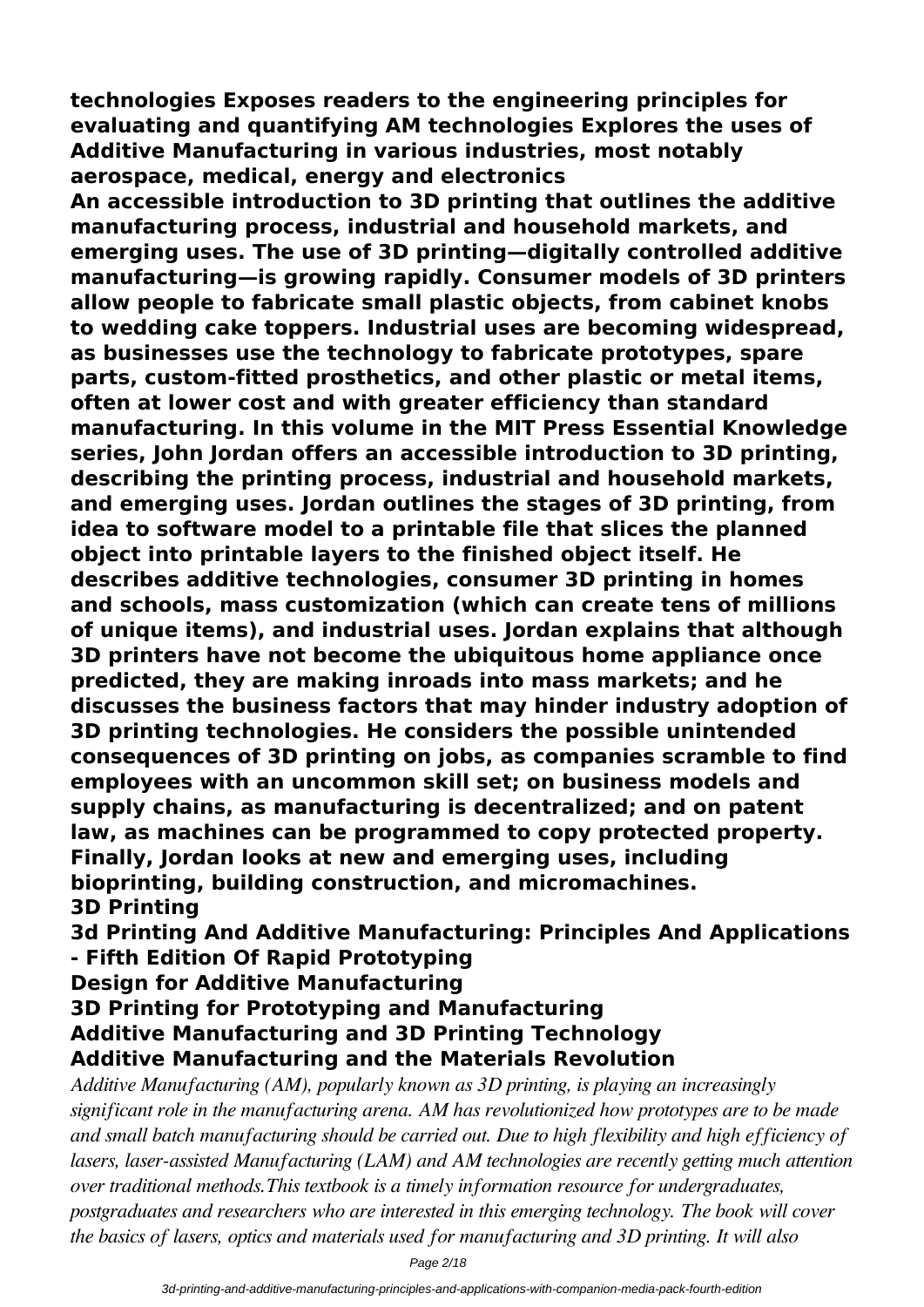*include several case studies for readers to apply their understanding of the topics, provide sufficient theoretical background and insights to today's key laser-assisted AM processes and conclude with the future prospects of this exciting technology.This is the first textbook tailored specifically for Lasers in 3D Printing and Manufacturing with detailed explanations. The book will focus on laserassisted 3D printing and Additive Manufacturing (AM) from basic principles of lasers, optics and AM materials to advanced AM technologies, including in-depth discussion on critical aspects throughout the laser-assisted AM processes, such as optical system design, laser-material interaction and laser parameters' optimization.*

*3D printed electronics have captured much attention in recent years, owing to their success in allowing on-demand fabrication of highly-customisable electronics on a wide variety of substrates and conformal surfaces. This textbook helps readers understand and gain valuable insights into 3D printed electronics. It does not require readers to have any prior knowledge on the subject.3D Printing and Additive Manufacturing of Electronics: Principles and Applications provides a comprehensive overview of the recent progress and discusses the fundamentals of the 3D printed electronics technologies, their respective advantages, shortcomings and potential applications. The book covers conventional contact printing techniques for printed electronics, 3D electronics printing techniques, materials and inks inks for 3D-printed electronics, substrates and processing for 3Dprinted electronics, sintering techniques for metallic nanoparticle inks, designs and simulations, applications of 3D-printed electronics, and future trends. The book includes several related problems for the reader to test his or her understanding of the topics.This book is a good guide for anyone who is interested in the 3D printing of electronics. The book is also an effective textbook for undergraduate and graduate courses that aim to arm their students with a thorough understanding of the fundamentals of 3D printed electronics.*

*Additive manufacturing has matured from rapid prototyping through the now popular and "maker"-oriented 3D printing, recently commercialized and marketed. The terms describing this technology have changed over time, from "rapid prototyping" to "rapid manufacturing" to "additive manufacturing," which reflects largely a focus on technology. This book discusses the uptake, use, and impact of the additive manufacturing and digital fabrication technology. It augments technical and business-oriented trends with those in product design and design studies. It includes a mix of disciplinary and transdisciplinary trends and is rich in case and design material. The chapters cover a range of design-centered views on additive manufacturing that are rarely addressed in the main conferences and publications, which are still mostly, and importantly, concerned with tools, technologies, and technical development. The chapters also reflect dialogues about transdisciplinarity and the inclusion of domains such as business and aesthetics, narrative, and technology critique. This is a great textbook for graduate students of design, engineering, computer science, marketing, and technology and also for those who are not students but are curious about and interested in what 3D printing really can be used for in the near future.*

*This edited book serves to unify the current state of knowledge for 3D printing / Additive Manufacturing and its impact on manufacturing operations. Bringing together leading experts from across the operations and supply chain disciplines the contributions offer a concise, accessible, and focused text for researchers and practitioners alike. Showing how 3DP can be implemented in a multitude of business models, the book explores how to manage 3DP both in the production environment and wider supply chain.*

*- The 4th Industrial Revolution Sustainability for 3D Printing Additive Manufacturing Handbook*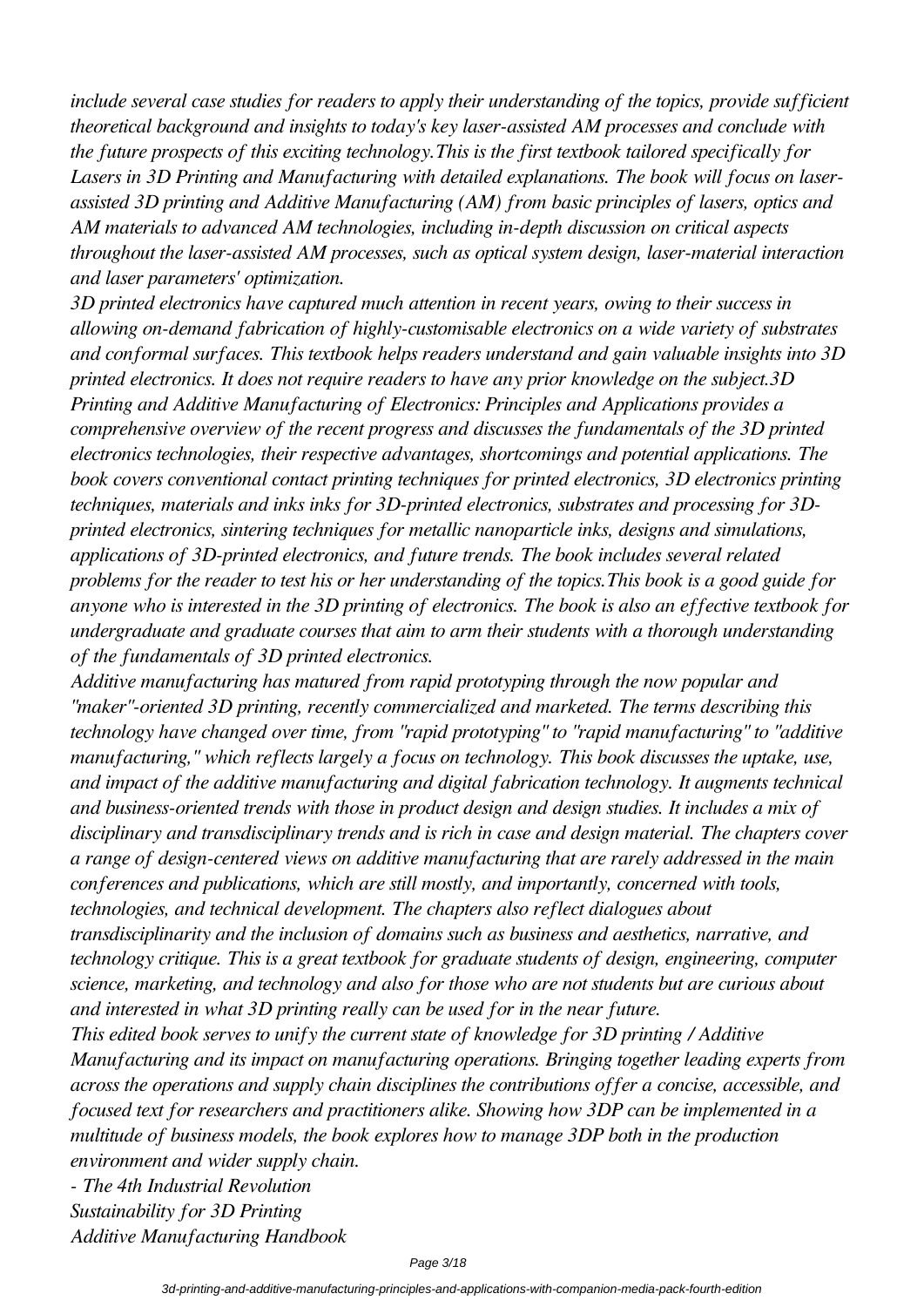## *3D Printing and Additive Manufacturing State of the Industry : Annual Worldwide Progress Report 3D Printing & Design*

## *Additive Manufacturing -3D Printing & Design*

This book covers in detail the various aspects of joining materials to form parts. A conceptual overview of rapid prototyping and layered manufacturing is given, beginning with the fundamentals so that readers can get up to speed quickly. Unusual and emerging applications such as micro-scale manufacturing, medical applications, aerospace, and rapid manufacturing are also discussed. This book provides a comprehensive overview of rapid prototyping technologies as well as support technologies such as software systems, vacuum casting, investment casting, plating, infiltration and other systems. This book also: Reflects recent developments and trends and adheres to the ASTM, SI, and other standards Includes chapters on automotive technology, aerospace technology and low-cost AM technologies Provides a broad range of technical questions to ensure comprehensive understanding of the concepts covered

Fabricated tells the story of 3D printers, humblemanufacturing machines that are bursting out of the factory andinto schools, kitchens, hospitals, even onto the fashion catwalk.Fabricated describes our emerging world of printableproducts, where people design and 3D print their own creations aseasily as they edit an online document. A 3D printer transforms digital information into a physicalobject by carrying out instructions from an electronic design file, or 'blueprint' Guided by a design file, a 3D printer lays downlayer after layer of a raw material to 'print' out an object. That's not the whole story, however. The magic happens when youplug a 3D printer into today's mind-boggling digitaltechnologies. Add to that the Internet, tiny, low cost electroniccircuitry, radical advances in materials science and biotech andvoila! The result is an explosion of technological and socialinnovation. Fabricated takes the reader onto a rich and fulfillingjourney that explores how 3D printing is poised to impact nearlyevery part of our lives. Aimed at people who enjoy books on business strategy, popularscience and novel technology, Fabricated will providereaders with practical and imaginative insights to the question'how will this technology change my life?' Based on hundreds ofhours of research and dozens of interviews with experts from abroad range of industries, Fabricated offers readers aninformative, engaging and fast-paced introduction to 3D printingnow and in the future.

Additive Manufacturing (AM) has altered manufacturing as we know it, with shortened development time, increased performance, and reduced product costs. Executive management in industry are bombarded by marketing from their competitors showcasing design solutions leveraged through AM. Therefore, executive management ask their project management teams to figure out how to utilize AM within their own company. Clueless on how to approach the problem, managers start learning about AM from experts and become overwhelmed at the highly technical information. Unlike other AM books that focus on the technical output of AM technology, this new book focuses solely on the managerial implementation. Features Presents the impacts of AM technology Provides engaging, practical, and entertaining "war stories" from the front line of AM industrialization Describes in detail, the significant hurdles in AM certification and implementation Offers templates of proven change management best practices, as practical solutions Omits the technical verbiage that gets in the way of management

Page 4/18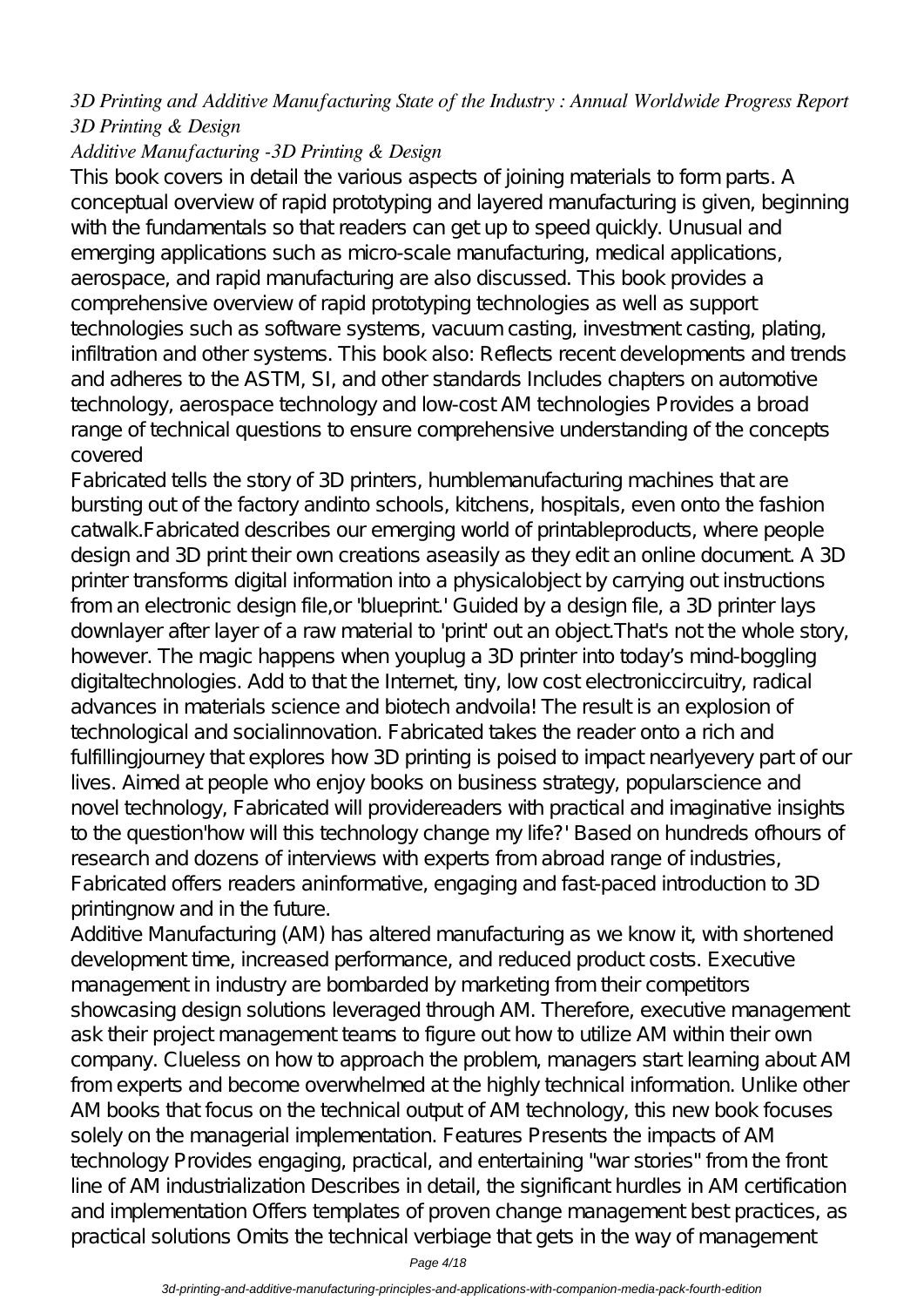understanding how the process is implemented

Additive Manufacturing and 3D Printing Technology: Principles and Applications consists of the construction and working details of all modern additive manufacturing and 3D-printing technology processes and machines, while also including the fundamentals, for a well-rounded educational experience. The book is written to help the reader understand the fundamentals of the systems. This book provides a selection of additive manufacturing techniques suitable for near-term application with enough technical background to understand the domain, its applicability, and to consider variations to suit technical and organizational constraints. It highlights new innovative 3D-printing systems, presents a view of 4D printing, and promotes a vision of additive manufacturing and applications toward modern manufacturing engineering practices. With the block diagrams, self-explanatory figures, chapter exercises, and photographs of lab-developed prototypes, along with case studies, this new textbook will be useful to students studying courses in Mechanical, Production, Design, Mechatronics, and Electrical Engineering.

Lasers In 3d Printing And Manufacturing

The New World of 3D Printing

Additive Manufacturing Technology - 3D Printing & Design - The 4th Industrial Revolution

Standards, Quality Control, and Measurement Sciences in 3D Printing and Additive Manufacturing

Women in 3D Printing

3D Printing and Additive Manufacturing Technologies

*Additive Manufacturing 3D Printing & Design The 4th Revolution Not ever previously consumer has had a technology where we so easily interpret the concepts into a touchable object with little concern to the machinery or talents available. If "seeing is believing!-" 3D printing technology is the perfect object image to see, touch, and feel! It is the wings to lift the well sought product, after laboring and toiling in several design iterations to bring the novel product to be a successful implementation. Now it is promising to become familiar with the product prototype and physically test it to find the flaws in the design. If a flaw is detected, the designer can easily modify the CAD file and print out a new unit. On Demand Custom Part Additive manufacturing has become a mainstream manufacturing process. It builds up parts by adding materials one layer at a time based on a computerized 3D solid model. It does not require the use of fixtures, cutting tools, coolants, and other auxiliary resources. It allows design optimization and the producing of customized parts on-demand. Its advantages over conventional manufacturing have captivated the imagination of the public, reflected in recent corporate implementations and in many academic publications that call additive manufacturing the "fourth industrial revolution." Digital Model Layer by Layer 3D additive manufacturing is a process tailored for making three-dimensional objects of varieties of different shapes created from digital models. The objects are produced using an additive process, where successive layers of materials are deposited down in different shapes. The 3D Additive Manufacturing is considered diverse*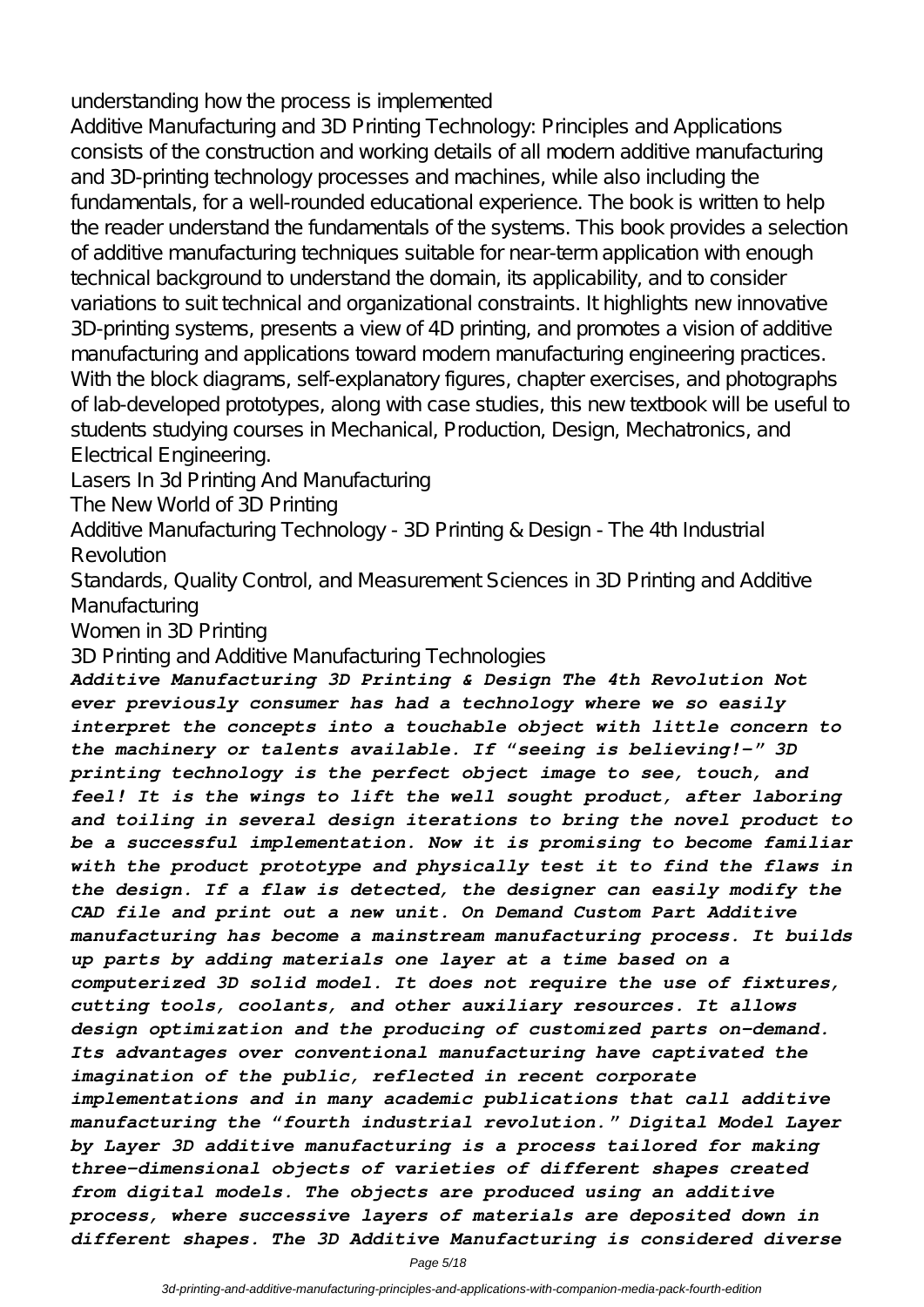*from traditional machining techniques, which depends primarily on the removal of material by cutting or drilling. The removal of material is referred to as a "subtractive process." In a fast-paced, pressurefilled business atmosphere, it is clear that decreasing delivery by days is exceptionally valuable. Digital Manufacturing 3D printing additive manufacturing, produces 3D solid items from a digital computer file. The printing occurs in an additive process, where a solid object is generated through the consecutive layering of material. There are an extensive variety of materials to select from countless lists of polymers and metals. The process begins with the generation of a 3D digital file such as CAD file. The 3D digital file is then directed to a 3D printer for printing using a simple print command. Freed of the constraints of traditional factories, additive manufacturing allows designers to produce parts that were previously considered far too complex to make economically. Engineers and Biologists are finding practical applications to use 3D additive manufacturing. It permits novel designs to become matchless rareproducts that were not likely with preceding manufacturing methods. It is poised to transform medicine and biology with bio-manufacturing. This technology has the possibility to upsurge the well-being of a nation's citizens. Additive manufacturing may progress the worldwide resources and energy effectiveness in ground, sea and air. This 3D Printing & Design book will enable you to develop and 3D print your own unique object using myriads of worldwide materials. Galilee Galileo & Isaac Newton Galileo Galilei and Isaac Newton have changed our understanding of not only our own solar system, but also the whole universe through the invention of their telescope. The telescope steered a novel and captivating scientific discipline of "astronomy" —observing and studying the planets, stars, and other objects in the universe. The Nebula, for example, could not be observed prior to the invention of the telescope. No one could have estimated how many planets were in our solar system. Thanks to the technology of the telescope, the knowledge of universe was revealed. Thanks to a simple piece of glass made of silica, and to a simple lens made of glass. Similarly, 3D printing technology is a simple approach to open a flood gate to our Fourth Industrial Revolution. One-off Prototype One-off prototypes can be hideously expensive to produce, but a 3D printer can bring down the cost by a sizable margin. Many consumers goods, mechanical parts, aerospace, automobiles, robots, shoes, fashions, architects' models, dentures, hearing aids, cell biology, now appear in a 3D-printed form for appraisal by engineers, stylists, biologist, and clients before obtaining the final approval. Any changes can be swiftly reprinted in a few hours or overnight, whereas waiting for a new prototype to emerge from a machine shop could take weeks, and sometimes months. Some designers are already printing ready-to-wear shoes, dresses, and prosthetics, from metals, plastic and nylon materials. 3D printing's utmost advantage is making discrete parts rapidly, autonomous of design complications. That speed delivers rapid reaction on the first prototype, and the capability to modify the design and speedily re-manufacture the part. As an alternative of*

Page 6/18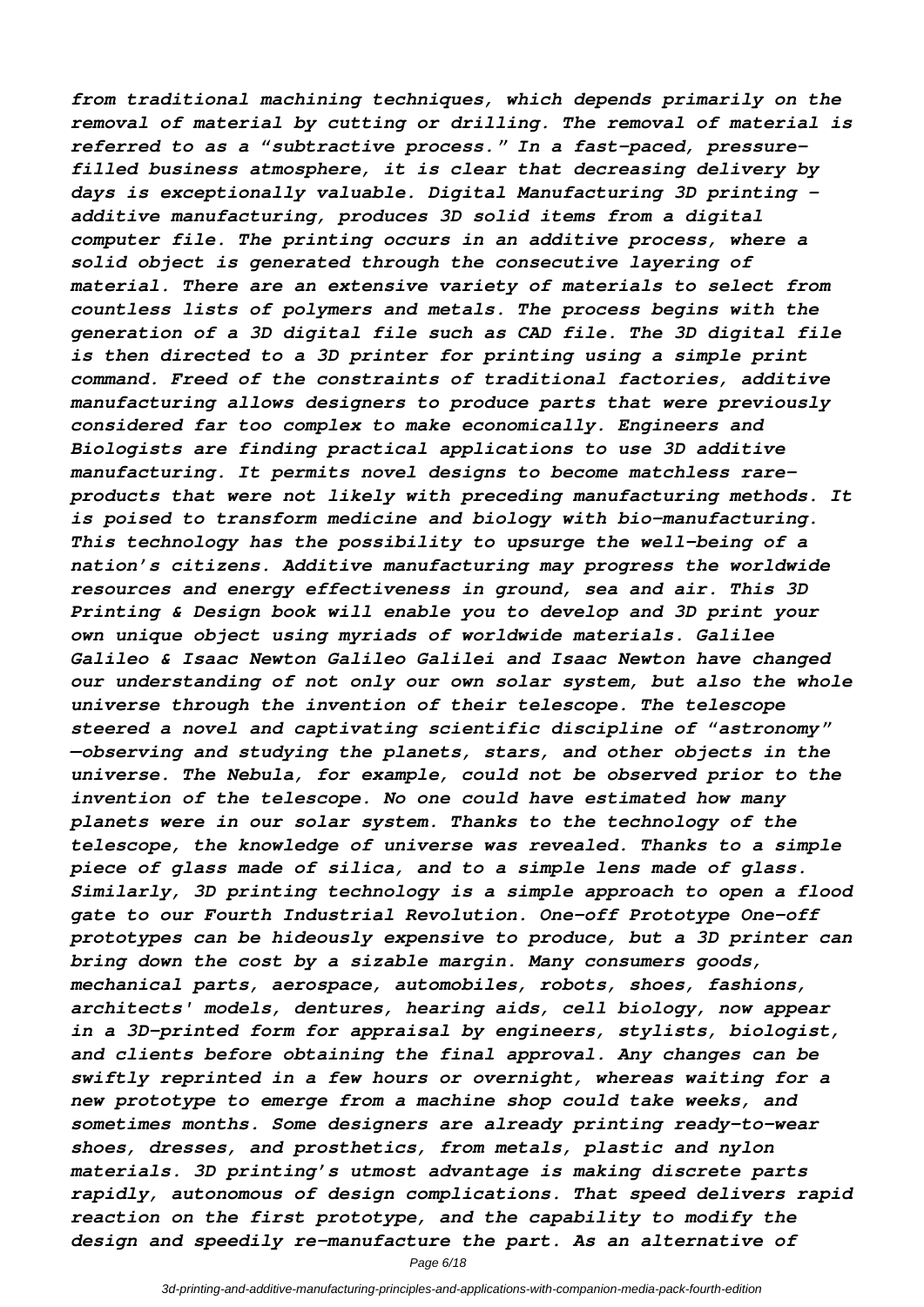*waiting days or weeks for a CNC-machined prototype, a 3D printer can manufacture the part overnight. Development Cycle The 3D printer provides the additional advantage of removing many overhead manufacturing costs and time-delay by 3D printing parts that withstand a machine shop environment. Several tooling, fixtures, and workholding jaws may be easily developed and 3D printed without extensive lead time and overhead cost. Its speed and quality shorten the product development cycle, permitting manufacturing aesthetically appealing, and high-performance parts in less than a day. Many instances testify that 3D printers offer substantial flexibility to yield parts with the adequate tensile strength and quality, desired to prosper the technology at a reasonable speed and cost. The rewards of applying 3D printing are substantial, as 3D printing permits product development teams to effortlessly, rapidly, and cost effectively yield models, prototypes, and patterns. Parts can be manufactured in hours or days rather than weeks. Nano-bots 3D additive manufacturing may be the only known method for constructing nanobots, which will overcome the speed disadvantage of 3D additive printing, thereby enabling the technology to be widely deployed in every manufacturing aspect. If millions of nanobots worked together, they might be able to do amazing manufacturing takes. Microscopic Surgery Scientists and researchers constructed teams of nanobots able to perform microscopic surgery inside a patient's body. Some groups of nanobots have been programmed to build objects by arranging atoms precisely so there would be no waste. Other nanobots might even be designed to build more nanobots to replace ones that wear out! Compared to other areas of science like manufacturing and biology, nanotechnology is a very new area of 3D printing research. Working with microns and nanometers is still a very slow and difficult task. Carbon Fiber Also, material scientists and metallurgists are constantly providing engineers, and manufacturers with new and superior materials to make parts in the most economical and effective means. Carbon-fiber composites, for instance, are replacing steel and aluminum in products ranging from simple mountain bikes to sophisticated airliners. Sometimes the materials are farmed, cultivated and may be grown from biological substances and from microorganisms that have been genetically engineered for the task of fabricating useful parts. Facing the benefits of the current evolution of 3D printing technology, companies from all parts in the supply chain are experiencing the opportunities and threatens it may bring. First, to traditional logistic companies, 3D printing is causing a decline in the cargo industry, reducing the demand for long-distance transportation such as air, sea and rail freight industries. The logistic companies which did not realize the current evolution may not adapt rapidly enough to the new situation. As every coin has two sides, with 3D Printing, logistics companies could also become able to act as the manufacturers. The ability to produce highly complex designs with powerful computer software and turn them into real objects with 3D printing is creating a new design language. 3D-printed items often have an organic, natural look. "Nature has come up with some very efficient designs, Figure 1.3. Often it is prudent to mimic*

Page 7/18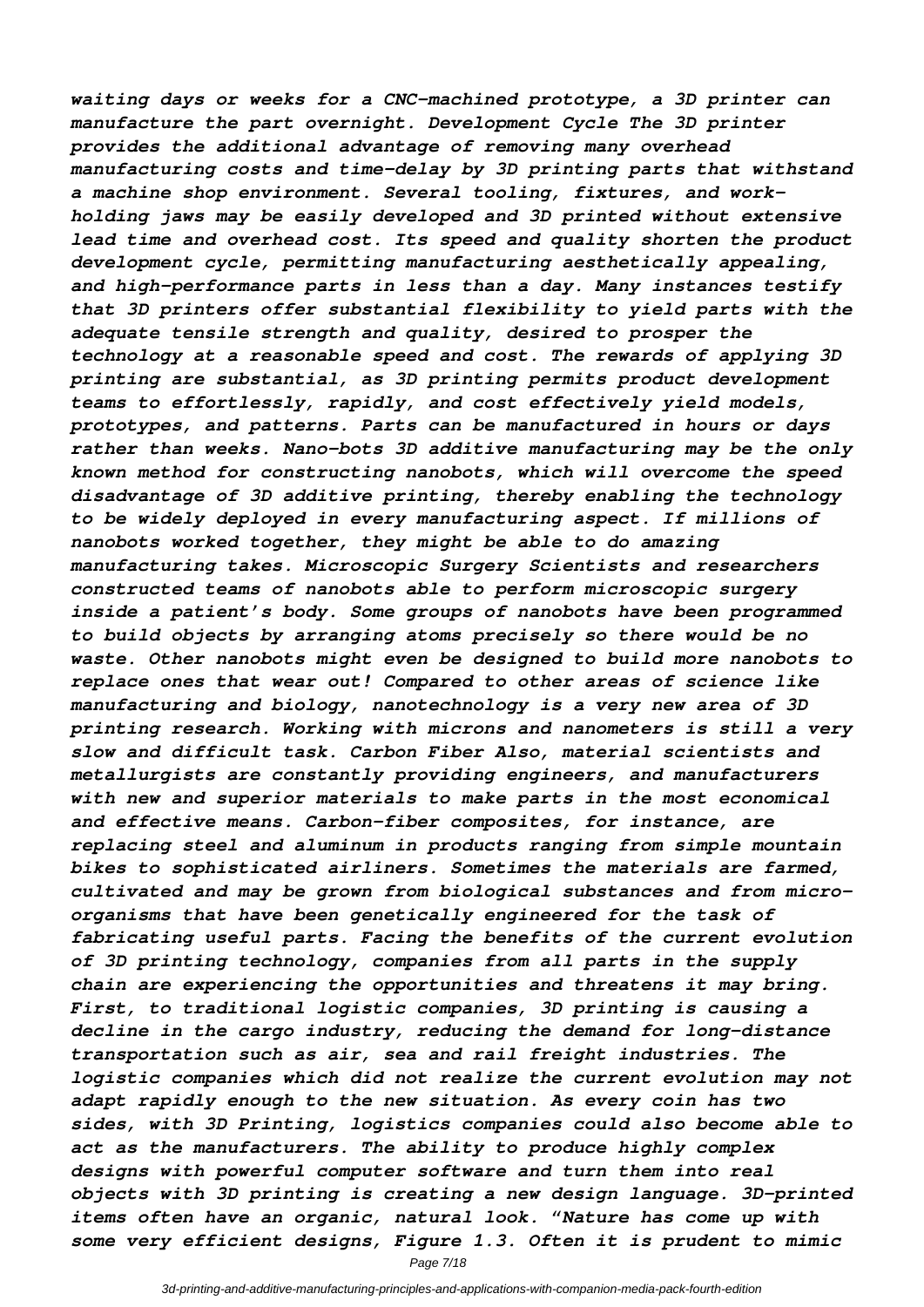*them," particularly in medical devices. By incorporating the fine, lattice-like internal structure of natural bone into a metal implant, for instance, the implant can be made lighter than a machined one without any loss of strength. It can integrate more easily with the patient's own bones and be grafted precisely to fit the intended patient. Surgeons printed a new titanium jaw for a woman suffering from a chronic bone infection. 3D additive manufacturing promises sizable savings in material costs. In the aerospace industry, metal parts are often machined from a solid billet of costly high-grade titanium. This constitutes 90% of material that is wasted. However, titanium powder can be used to print parts such as a bracket for an aircraft door or part of a satellite. These can be as strong as a machined part, but use only 10% of the raw material. A Boeing F-18 fighter contains a number of printed parts such as air ducts, reducing part weight by at least 30%. Remote Manufacturing 3D Printers Replicator can scan an object in one place while simultaneously communicating to another machine, locally or globally, developed to build a replica object. For example, urgently needed spares could be produced in remote places without having to ship the original object. Even parts that are no longer available could be replicated by scanning a broken item, repairing it virtually, and then printing a new one. It is likely digital libraries will appear online for parts and products that are no longer available. Just as the emergence of ebooks means books may never go out of print, components could always remain available. Service mechanics could have portable 3D printers in their vans and hardware stores could offer part-printing services. DIY Market Some entrepreneurs already have desktop 3D printers at home. Industrial desktop 3D printing machines are creating an entirely new market. This market is made up of hobbyists, do-it-yourself enthusiasts, tinkerers, inventors, researchers, and entrepreneurs. Some 3D-printing systems can be built from kits and use open-source software. Machinists may be replaced someday by software technicians who service production machines. 3D printers would be invaluable in remote areas. Rather than waiting days for the correct tool to be delivered, you could instantly print the tool on the job. Printing Materials However, each method has its own benefits and downsides. Some 3D printer manufacturers consequently offer a choice between powder and polymer for the material from which the object is built. Some manufacturer use standard, off-the-shelf business paper as the build material to produce a durable prototype. Speed, cost of the 3D printer, cost of the printed prototype, and the cost of choice materials and color capabilities are the main considerations in selecting a 3D printing machine. SLA – DLP - FDM – SLS - SLM & EBM The expansive world of 3D printing machines has become a confusing place for beginners and professionals alike. The most well-known 3D printing techniques and types of 3D printing machines are stated below. The 3D printing technology is categorized according to the type of technology utilized. The categories are stated as follows: Stereolithography(SLA) Digital Light Processing(DLP) Fused deposition modeling (FDM) Selective Laser Sintering (SLS) Selective laser melting (SLM)*

Page 8/18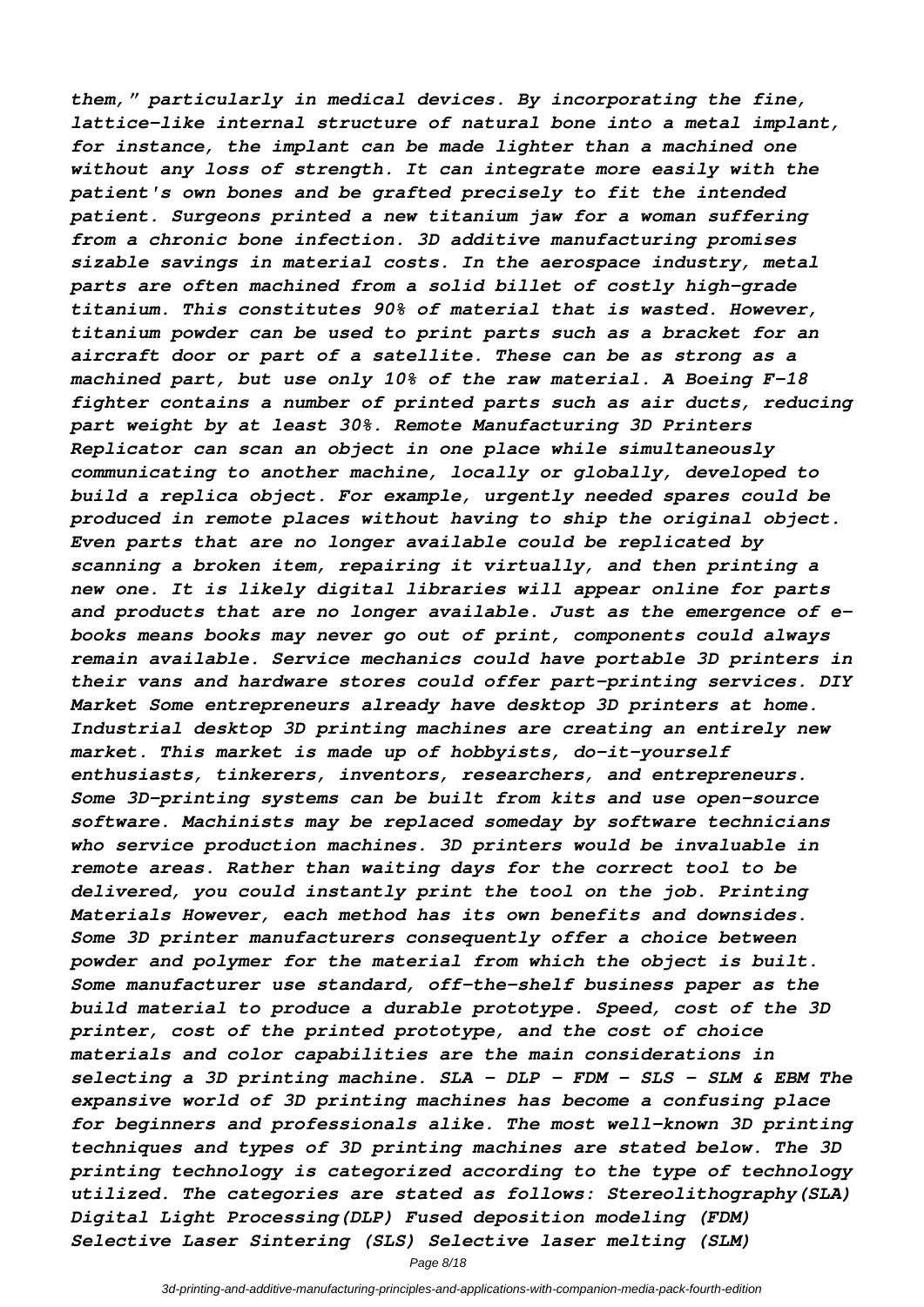*Electronic Beam Melting (EBM) Laminated object manufacturing (LOM) Also, the book provides a detailed guide and optimum implementations to each of the stated 3D printing technology, the basic understanding of its operation, and the similarity as well as the dissimilarity functions of each printer. School Students, University undergraduates, and post graduate students will find the book of immense value to equip them not only with the fundamental in design and implementation but also will encourage them to acquire a system and practice creating their own innovative samples. Furthermore, professionals and educators will be well prepared to use the knowledge and the expertise to practice and advance the technology for the ultimate good of their respective organizations. Global Equal Standing Manufacturers large and small play a significant part in the any country's economy. The U.S. economy; rendering to the United States Census Bureau, manufacturers are the nation's fourth-largest employer, and ship several trillions of dollars in goods per annum. It may be a large automotive enterprise manufacturing vehicles or an institution with less than 50 employees. Manufacturers are vital to the country's global success. However, many societies have misunderstandings about the manufacturing jobs are undesirable jobs and offers low-paying compensations. Other countries may be discouraged to compete against USA. Additive Manufacturing Technology – 3D Printing would level the manufacturing plane field, enabling all countries to globally stand on equal footing. Dr. Sabrie Soloman, Chairman & CEO 3D Printing & Design Not ever previously consumer has had a technology where we so easily interpret the concepts into a touchable object with little concern to the machinery or talents available. 3D Printing Technology builds up parts by adding materials one layer at a time based on a computerized 3D solid model. It allows design optimization and the producing of customized parts on-demand. Its advantages over conventional manufacturing have captivated the imagination of the public, reflected in recent corporate implementations and in many academic publications that call additive manufacturing the "Fourth Industrial Revolution." 3D Printing produces 3D solid items from a digital computer file. The printing occurs in an additive process, where a solid object is generated through the consecutive layering of material. The process begins with the generation of a 3D digital file such as CAD file. The 3D digital file is then directed to a 3D Printer for printing using a simple print command. Freed of the constraints of traditional factories, additive manufacturing allows designers to produce parts that were previously considered far too complex to make economically. Engineers and Biologists are finding practical applications to use 3D additive manufacturing. It permits novel designs to become matchless rare-products that were not likely with preceding manufacturing methods. 3D Printing Technology is poised to transform medicine and biology with bio-manufacturing, and traditional manufacturing into 3D Printing. This technology has the possibility to upsurge the wellbeing of a nation's citizens. Additive manufacturing may progress the worldwide resources and energy effectiveness in "Ground, Sea and Air." This 3D Printing & Design book will enable you to develop and 3D Print*

Page 9/18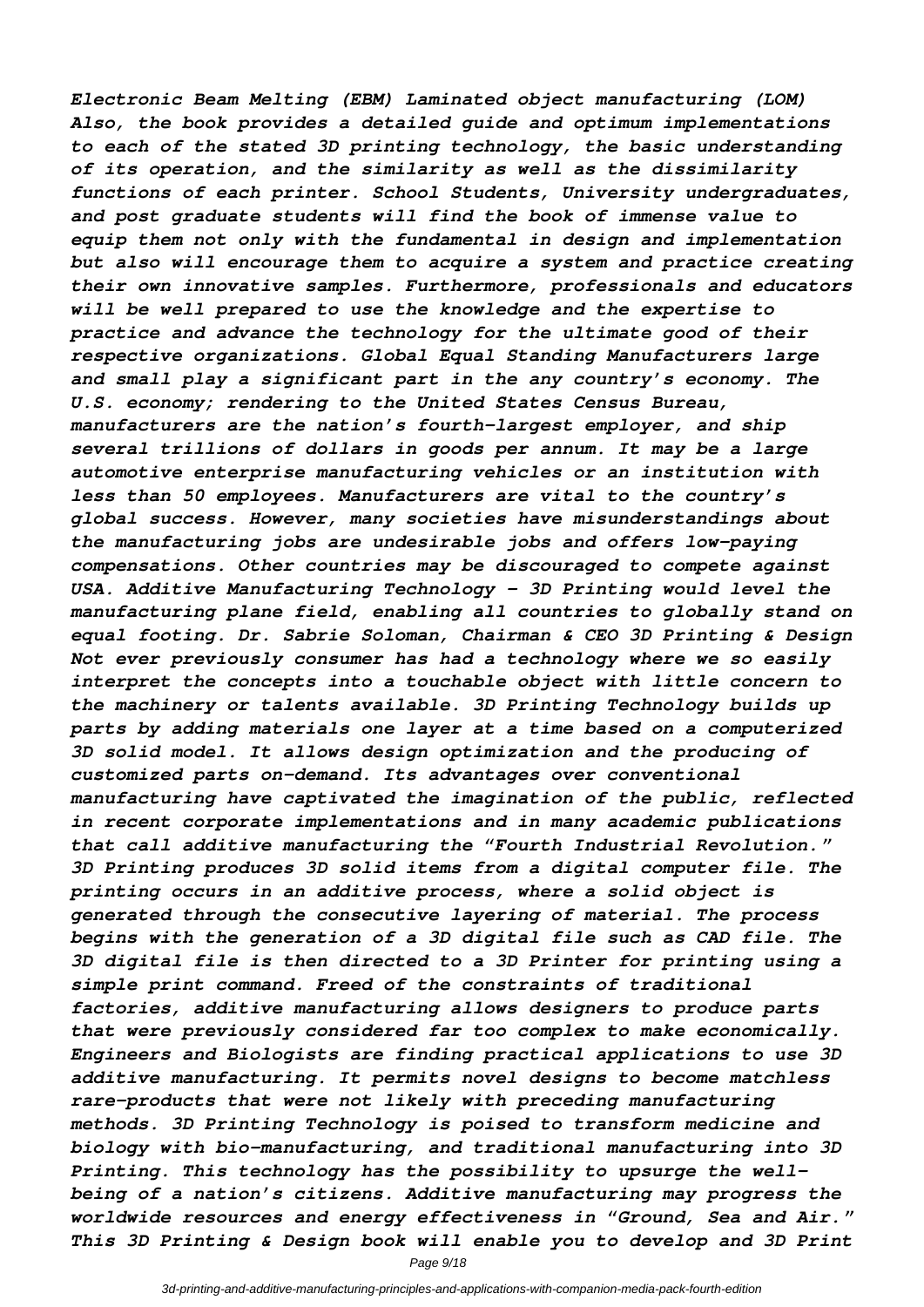*your own unique object using myriads of available worldwide materials. One-off prototypes can be hideously expensive to produce, but a 3D Printer can bring down the cost by a sizable margin. Many consumers goods, mechanical parts, aerospace, automobiles, robots, shoes, fashions, architects' models, dentures, hearing aids, cell biology, now appear in a 3D-printed form for appraisal by engineers, stylists, biologist, and clients before obtaining the final approval. The 3D Printing Technology provides the additional advantage of removing many overhead manufacturing costs and time-delay. The rewards are substantial, as it permits product development teams effortlessly, rapidly and cost effectively yielding models, prototypes, and patterns to be manufactured in hours or days rather than weeks, or months. To work with the materials of tomorrow, design students across visual arts disciplines need to understand the cutting edge of today. Whether you're modelling in interiors, designing in fashion or constructing for interiors, in your work or as part of a final project, 3D Printing design is an encouraging guide to additive manufacturing within design disciplines. Francis Bitonti gives an insider's view from his design studio on how 3D printing is already shaking up the industry, and where it's likely to go next. Complete with interviews from designers, business owners and 3D-print experts throughout, Bitonti considers whether 3D body scans mean couture for all, how rapid prototyping can change your design method and if 3D printing materials can enhance medical design, amongst other areas of this emerging method of manufacture. This is inspirational reading for the designers of tomorrow.*

*This edited volume comprises select chapters on advanced technologies for 3D printing and additive manufacturing and how these technologies have changed the face of direct, digital technologies for rapid production of models, prototypes and patterns. Because of its wide applications, 3D printing and additive manufacturing technology has become a powerful new industrial revolution in the field of manufacturing. The evolution of 3D printing and additive manufacturing technologies has changed design, engineering and manufacturing processes across industries such as consumer products, aerospace, medical devices and automotives. The objective of this book is to help designers, R&D personnel, and practicing engineers understand the state-of-the-art developments in the field of 3D Printing and Additive Manufacturing.*

*Materials for Additive Manufacturing covers the materials utilized in the additive manufacturing field, including polymers, metals, alloys and ceramic materials. A conceptual overview of the preparation and characterization of the materials and their processing is given, beginning with theoretical aspects that help readers better understand fundamental concepts. Emerging applications in medicine, aerospace, automotive, artwork and rapid manufacturing are also discussed. This book provides a comprehensive overview of materials, along with rapid prototyping technologies. Discusses the preparation and characterization of materials used for additive manufacturing Provides descriptions of microstructures and properties of the parts produced*

Page 10/18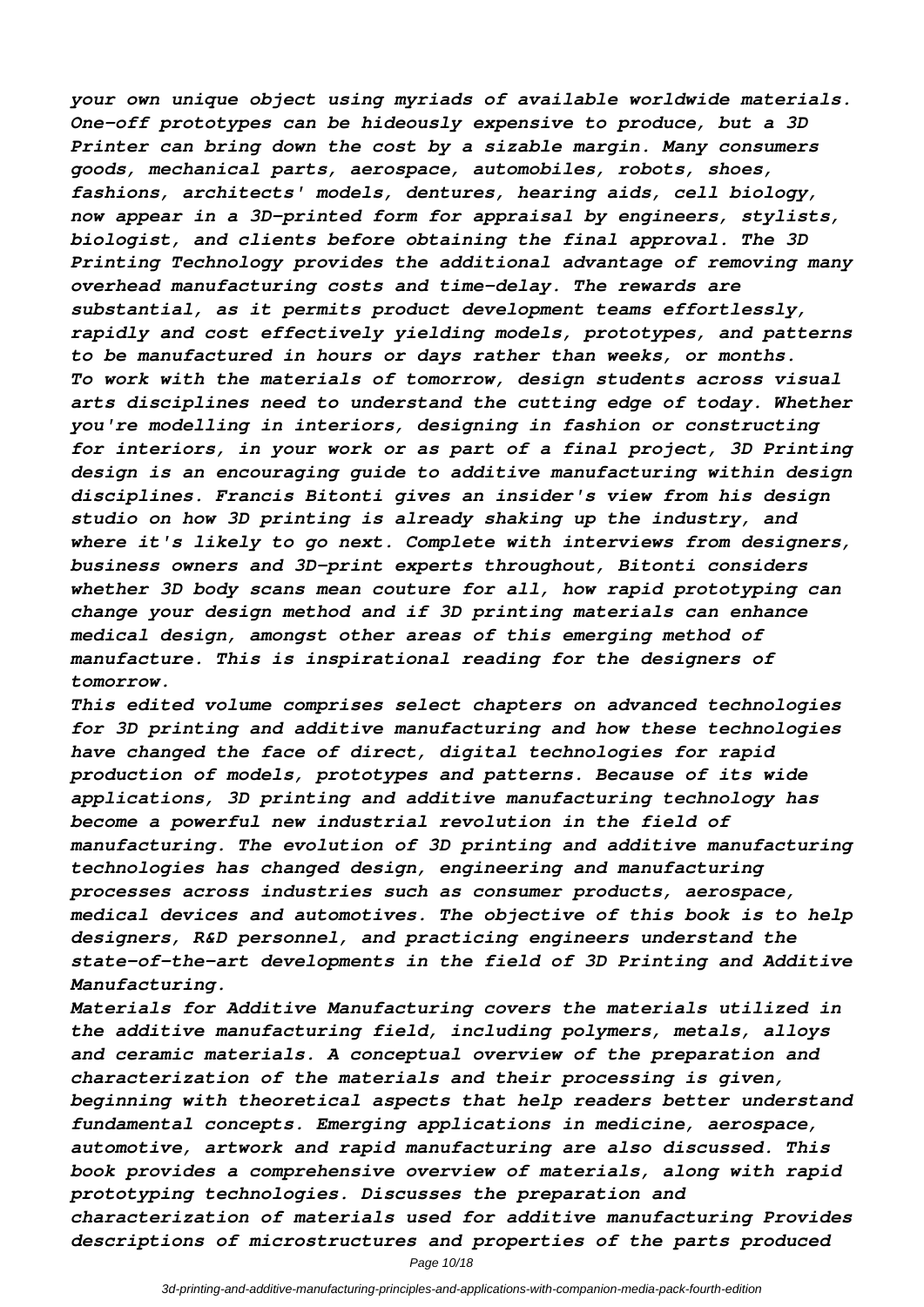*by additive manufacturing Includes recent industrial applications of materials processed in additive manufacturing Experiments in Programming Matter Fabricated 3D Printing for Energy Applications Understanding Additive Manufacturing*

*Self-Assembly Lab*

*From Fundamental Technology to Rocket Nozzles, Medical Implants, and Custom Jewelry*

Theoretical and practical interests in additive manufacturing (3D printing) are growing rapidly. Engineers and engineering companies now use 3D printing to make prototypes of products before going for full production. In an educational setting faculty, researchers, and students leverage 3D printing to enhance project-related products. Additive Manufacturing Handbook focuses on product design for the defense industry, which affects virtually every other industry. Thus, the handbook provides a wide range of benefits to all segments of business, industry, and government. Manufacturing has undergone a major advancement and technology shift in recent years.

3D Printing and Additive Manufacturing (AM) has revolutionized how prototypes are made and small batch manufacturing carried out. With additive manufacturing, the strategies used to produce a part change a number of important considerations and limitations previously faced by tool designers and engineers. This 5th edition covers the key AM processes, the available models and specifications, and their principles, materials, advantages and disadvantages.

A stunning look at what will happen to global industry as 3-D printing becomes a worldwide phenomenon. Richard D'Aveni contends that this is beginning to happen now and will have far-reaching effects that most corporate and governmental leaders have yet to anticipate.

In this book, basic sciences and applied technologies in 3D printing and 2D coating—including 2D surface modulations on 3D printed objects—are described to explore and to image novel multidimensional additive manufacturing. Renowned researchers were selected from universities and national institutes as authors by the editorial board established in the Surface Modification Research and Technology Committee of the Japan Welding Engineering Society. The main readers of this book are expected to be graduate students,

Page 11/18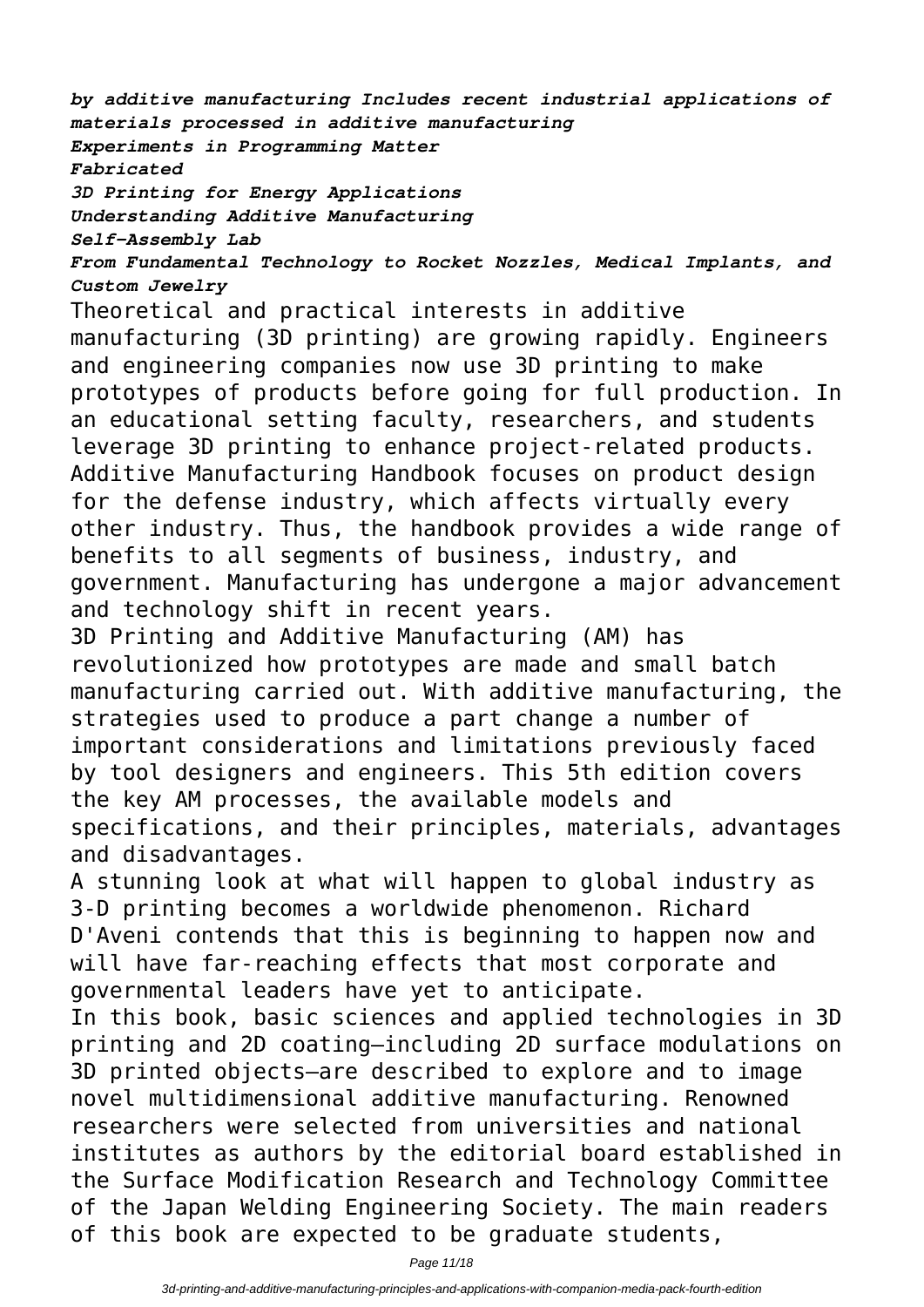professional researchers, and engineers. Here, they can acquire abundant knowledge of digital design concepts and functional evaluations, enabling them practice material selection and process parameter optimization in novel additive manufacturing.

3D Printing and Additive Manufacturing of Electronics How New Manufacturing Titans Will Transform the World 3d Printing And Additive Manufacturing Of Electronics: Principles And Applications

Principles and Applications

Best Practices

## Multi-dimensional Additive Manufacturing

The use of additive manufacturing for the direct production of finished products is becoming increasingly important. The method not only reduces the demands on industrial infrastructure, but also opens up new perspectives in terms of decentralized production and customer inclusive individualized production (customization, cyberproduction). Oriented towards the practitioner, in this book the basics of additive manufacturing are presented and the properties and special aspects of industrially available machines are discussed. From the generation of data to the forming method, the complete process chain is shown in a practical light. In particular, the following additive manufacturing technologies are discussed: - Polymerization (e.g., stereolithography) - Sintering and melting (e.g., laser sintering) - Layer laminate method (e.g., laminated object manufacturing, LOM) - Extrusion (e.g., fused deposition modeling, FDM) - 3D printing Applications for the production of models and prototypes (rapid prototyping), tools, tool inserts, and forms (rapid tooling) as well as end products (rapid manufacturing) are covered in detailed chapters with examples. Questions of efficiency are discussed from a strategic point of view, and also from an operational perspective.

This ground-breaking and timely contribution is the first and most comprehensive edited collection to address the implications for Intellectual Property (IP) law in the context of 3D Printing and Additive Manufacturing. Providing a coverage of IP law in three main jurisdictions including the UK, USA and Australia. 3D Printing and Beyond brings together a team of distinguished IP experts and is an indispensable starting point for researchers with an interest in IP, emerging technologies and 3D printing.

Food, candy, toys, clothing, shoes, houses, cars, prosthetics...you name it, 3D printing can make it all! Learn about 3D printing technologies and materials, intellectual property challenges, environmental concerns, and much more. This book provides insights into the possibilities, realities and challenges of the rapidly evolving world of 3D printing or additive manufacturing. Contributors cover the applications for 3D printing, available materials, research, and the business of additive manufacturing from start-ups to Fortune 500 companies. As an important part of the Women in Science and Engineering book series, the work highlights the contribution of women leaders in additive manufacturing, inspiring women and men, girls and boys to enter and apply themselves to world of 3D printing and be a part of bringing the true potential of 3D printing to fruition. The book features contributions of prominent female engineers, scientists, business

Page 12/18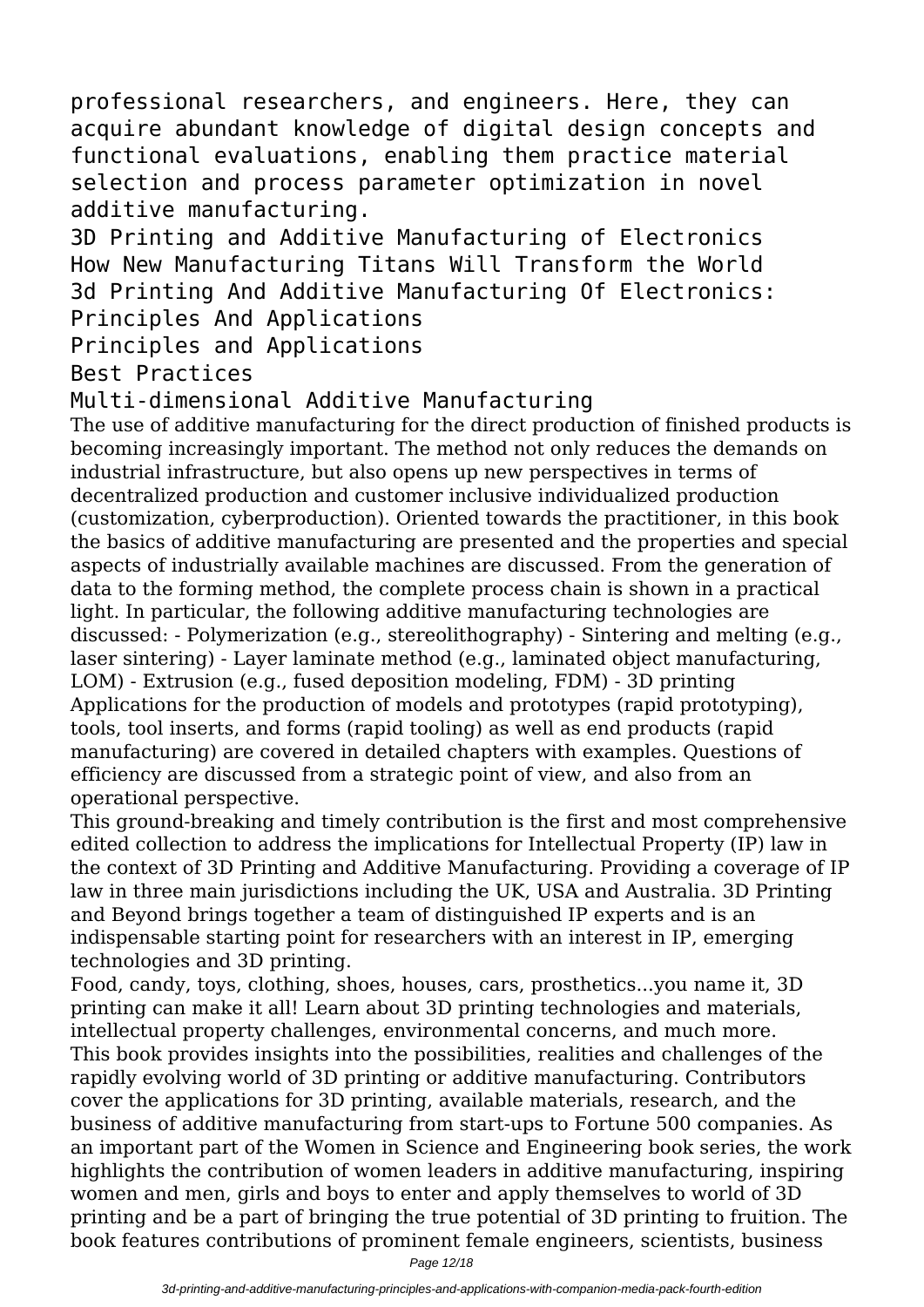and technology leaders in additive manufacturing from academia, industry and government labs. Provides insight into women's contributions to the field of additive manufacturing; Presents information from academia, research, government labs and industry into advances and applications in the rapidly evolving and growing field of 3D printing; Includes applications in industries such as medicine, aerospace, and automotive.

Managing 3D Printing

Additive Manufacturing

The Pan-Industrial Revolution

Additive Manufacturing Change Management

3D Printing, Rapid Prototyping, and Direct Digital Manufacturing

From Bones to Bridges and Everything in Between

This engaging volume presents the exciting new technology of additive manufacturing (AM) of metal objects for a broad audience of academic and industry researchers, manufacturing professionals, undergraduate and graduate students, hobbyists, and artists. Innovative applications ranging from rocket nozzles to custom jewelry to medical implants illustrate a new world of freedom in design and fabrication, creating objects otherwise not possible by conventional means. The author describes the various methods and advanced metals used to create high value components, enabling readers to choose which process is best for them. Of particular interest is how harnessing the power of lasers, electron beams, and electric arcs, as directed by advanced computer models, robots, and 3D printing systems, can create otherwise unattainable objects. A timeline depicting the evolution of metalworking, accelerated by the computer and information age, ties AM metal technology to the rapid evolution of global technology trends. Charts, diagrams, and illustrations complement the text to describe the diverse set of technologies brought together in the AM processing of metal. Extensive listing of terms, definitions, and acronyms provides the reader with a quick reference guide to the language of AM metal processing. The book directs the reader to a wealth of internet sites providing further reading and resources, such as vendors and service providers, to jump start those interested in taking the first steps to establishing AM metal capability on whatever scale. The appendix provides hands-on example exercises for those ready to engage in experiential self-directed learning.

3D PRINTING FOR ENERGY APPLICATIONS Explore current and future perspectives of 3D printing for the fabrication of high value-added complex devices 3D Printing for Energy Applications delivers an insightful and cutting-edge exploration of the applications of 3D printing to the fabrication of complex devices in the energy sector. The book covers aspects related to additive manufacturing of functional materials with applicability in the energy sector. It reviews both the technology of printable materials and 3D printing strategies itself, and its use in energy devices or systems. Split into three sections, the book covers the 3D printing of functional materials before delving into the 3D printing of energy devices. It closes with printing challenges in the production of complex objects. It also presents an interesting perspective on the future of 3D printing of complex devices. Readers will also benefit from the inclusion of: A thorough introduction to 3D printing of functional materials, including metals, ceramics, and composites An exploration of 3D printing challenges for production of complex objects, including computational design, multimaterials, tailoring AM components, and volumetric additive manufacturing Practical discussions of 3D printing of energy devices, including batteries, supercaps, solar panels, fuel cells, turbomachinery, thermoelectrics, and CCUS Perfect for materials scientists, 3D Printing for Energy Applications will also earn a place in the libraries of graduate students in engineering, chemistry, and material sciences seeking a one-stop reference for current and future perspectives on 3D printing of high value-added complex devices.

With advancement in modern technology human life span in 21st century has significantly improved as compared to past centuries. Indeed, the manufacturing and household wastes have also boosted in the same era, presenting a hazardous condition to the various living beings. However, through smart methodologies, it can be possible to recycle/reuse of the different types of wastes as a feedstock

Page 13/18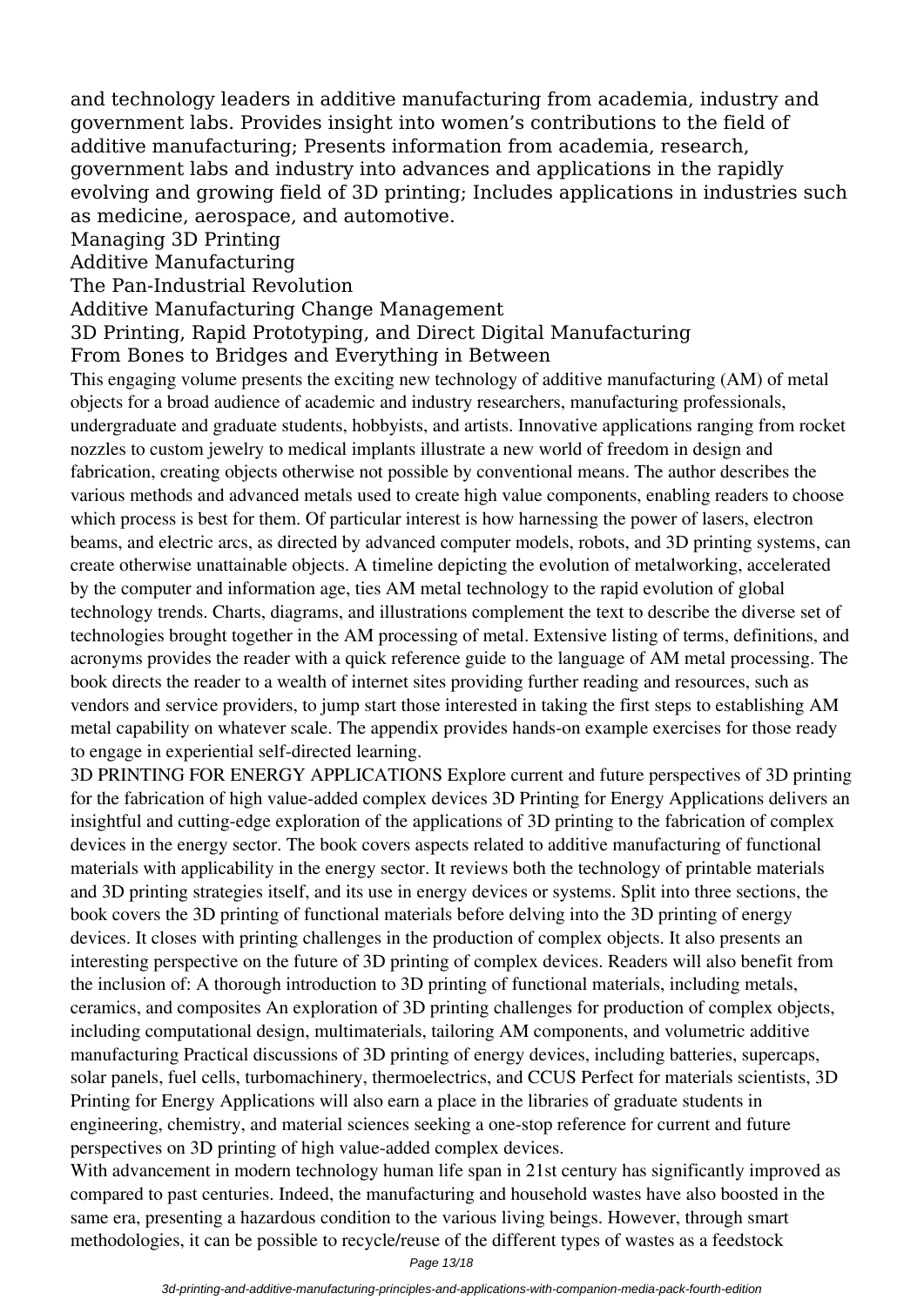convenient for specialized manufacturing technologies, such as 3D printing. This means that through proper facilities the waste can be used as the raw material for the printing technologies with characteristic at par with the virgin feedstock. Furthermore, producing the feedstock using waste materials will help to reduce the cost of the processing material, productivity and eco-friendliness of this manufacturing technology. This book will cover a boarder aspect of such efforts wherein various applications and state of art solutions will be discussed in a comprehensive way. This book will be much interest for academics, research and entrepreneur who are working in the field materials science, 3D printing, and manufacturing because of its coverage of state of art solution in the field of commercial, industrial and healthcare products.

Standards, Quality Control and Measurement Sciences in 3D Printing and Additive Manufacturing addresses the critical elements of the standards and measurement sciences in 3D printing to help readers design and create safe, reliable products of high quality. With 3D printing revolutionizing the process of manufacturing in a wide range of products, the book takes key features into account, such as design and fabrication and the current state and future potentials and opportunities in the field. In addition, the book provides an in-depth analysis on the importance of standards and measurement sciences. With self-test exercises at the end of each chapter, readers can improve their ability to take up challenges and become proficient in a number of topics related to 3D printing, including software usage, materials specification and benchmarking. Helps the reader understand the quality framework tailored for 3D printing processes Explains data format and process control in 3D printing Provides an overview of different materials and characterization methods Covers benchmarking and metrology for 3D printing

Intellectual Property and Regulation

3D Printing and Beyond

Additive Manufacturing: Materials, Processes, Quantifications and Applications

3D Printing and Additive Manufacturing

The Revolution in Personalized Manufacturing

Additive Manufacturing of Metals

*This book is a clear and concise guide to Additive Manufacturing (AM), now a well-established valuable tool for making models and prototypes, and also a manufacturing method for molds and final parts finding applications in industries such as medicine, car manufacturing, and aerospace engineering. The book was designed as a supporting material for special courses on advanced manufacturing technology, and for supplementing the content of traditional manufacturing lessons. This second edition has been updated to account for the recent explosion of availability of small, inexpensive 3D printers for domestic use, as well as new industrial printers for series production that have come onto the market. Contents: • Basics of 3D Printing Technology • Additive Manufacturing Processes/3D Printing • The Additive Manufacturing Process Chain and Machines for Additive Manufacturing • Applications of Additive Manufacturing • Perspectives and Strategies of Additive Manufacturing • Materials and Design • Glossary of Terms, Abbreviations, and Definitions Additive Manufacturing (AM) technologies are developing impressively and are expected to bring about the next revolution. AM is gradually replacing traditional manufacturing methods in some applications because of its unique properties of customisability and versatility. This book provides a very*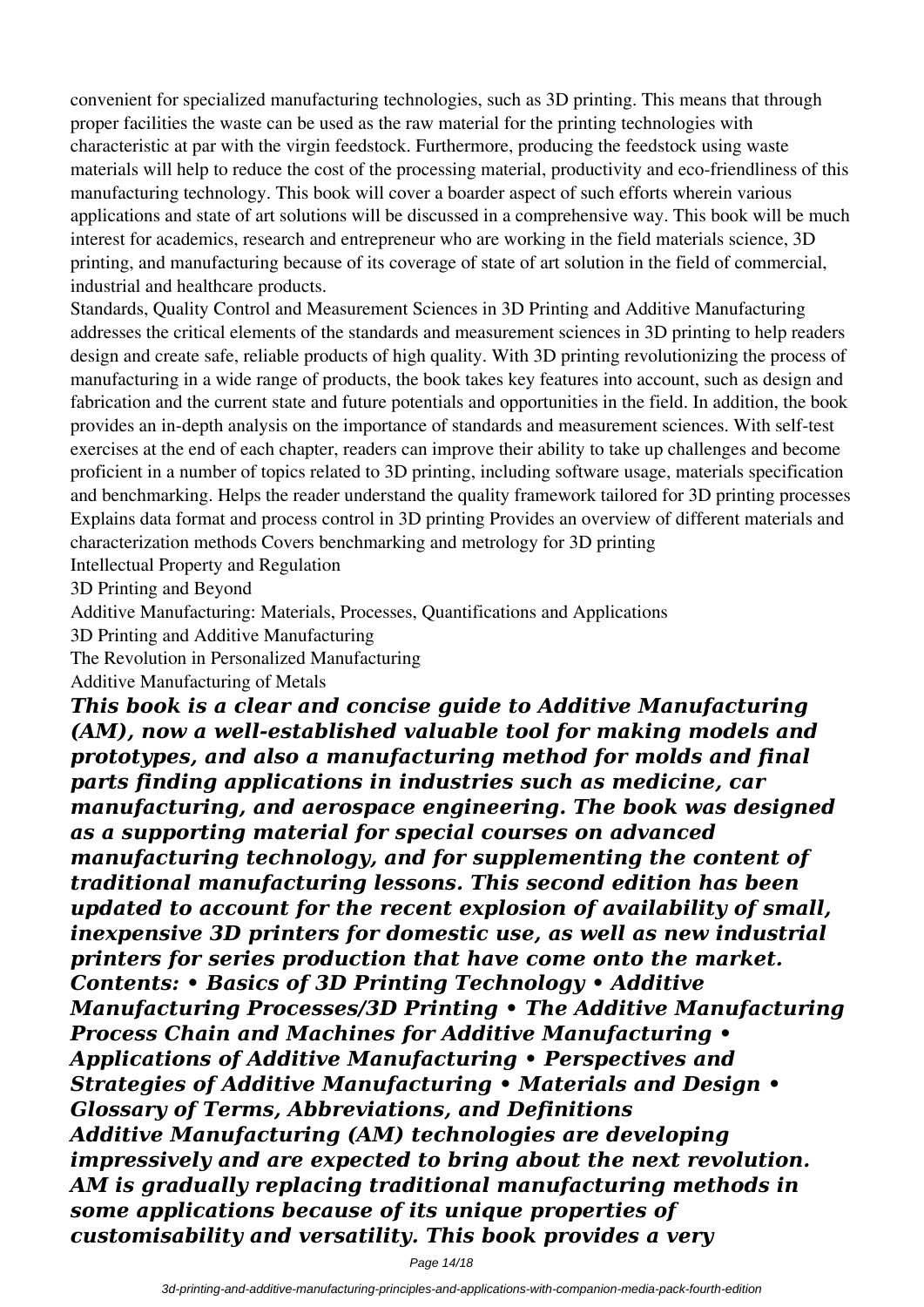*comprehensive and updated text about different types of AM technologies, their respective advantages, shortcomings and potential applications.3D Printing and Additive Manufacturing: Principles and Applications is a comprehensive textbook that takes readers inside the world of additive manufacturing. This book introduces the different types of AM technologies, categorised by liquid, solid and powder-based AM systems, the common standards, the trends in the field and many more.Easy to understand, this book is a good introduction to anyone interested in obtaining a better understanding of AM. For people working in the industry, this book will provide information on new methods and practices, as well as recent research and development in the field. For professional readers, this book provides a comprehensive guide to distinguish between the different technologies, and will help them make better decisions regarding which technology they should use. For the general public, this book sheds some light on the fast-moving AM field.In this edition, new AM standards (e.g. Standard of Terminology and Classification of AM systems) and format standards will be included, Furthermore, the listing of new machines and systems, materials, and software; as well as new case studies and applications in industries that have recently adopted AM (such as the Marine and Offshore industry) have also been incorporated.*

*Design for Additive Manufacturing is a complete guide to design tools for the manufacturing requirements of AM and how they can enable the optimization of process and product parameters for the reduction of manufacturing costs and effort. This timely synopsis of state-of-the-art design tools for AM brings the reader right up-todate on the latest methods from both academia and industry. Tools for both metallic and polymeric AM technologies are presented and critically reviewed, along with their manufacturing attributes. Commercial applications of AM are also explained with case studies from a range of industries, thus demonstrating best-practice in AM design. Covers all the commonly used tools for designing for additive manufacturing, as well as descriptions of important emerging technologies Provides systematic methods for optimizing AM process selection for specific production requirement Addresses design tools for both metallic and polymeric AM technologies Includes commercially relevant case studies that showcase bestpractice in AM design, including the biomedical, aerospace, defense and automotive sectors*

*Additive Manufacturing Technology - The 3D Printing & DesignThe 4th Industrial Revolution - A 500 Page-Book of Innovation.Not ever previously consumer has had a technology where we so easily interpret the concepts into a touchable object with little concern to the machinery or talents available. 3D Printing Technology builds up*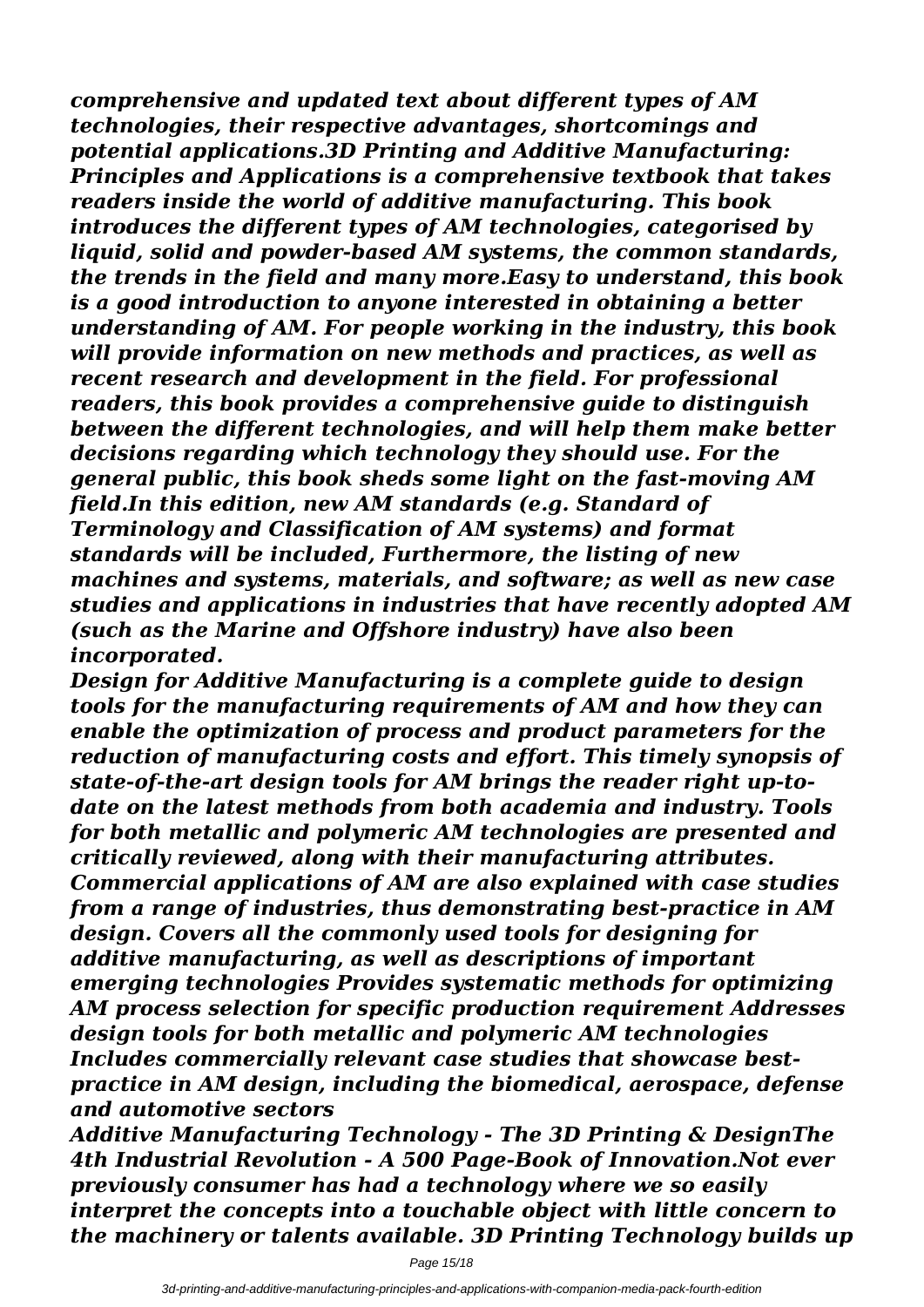*parts by adding materials one layer at a time based on a computerized 3D solid model.It allows design optimization and the producing of customized parts on-demand. Its advantages over conventional manufacturing have captivated the imagination of the public, reflected in recent corporate implementations and in many academic publications that call additive manufacturing the "Fourth Industrial Revolution." 3D Printing produces 3D solid items from a digital computer file. The printing occurs in an additive process, where a solid object is generated through the consecutive layering of material. The process begins with the generation of a 3D digital file such as CAD file. The 3D digital file is then directed to a 3D Printer for printing using a simple print command.Freed of the constraints of traditional factories, additive manufacturing allows designers to produce parts that were previously considered far too complex to make economically. Engineers and Biologists are finding practical applications to use 3D additive manufacturing. It permits novel designs to become matchless rare-products that were not likely with preceding manufacturing methods. 3D Printing Technology is poised to transform medicine and biology with biomanufacturing, and traditional manufacturing into 3D Printing. This technology has the possibility to upsurge the well-being of a nation's citizens. Additive manufacturing may progress the worldwide resources and energy effectiveness in "Ground, Sea and Air." This 3D Printing & Design book will enable you to develop and 3D Print your own unique object using myriads of available worldwide materials.One-off prototypes can be hideously expensive to produce, but a 3D Printer can bring down the cost by a sizable margin. Many consumers goods, mechanical parts, aerospace, automobiles, robots, shoes, fashions, architects' models, dentures, hearing aids, cell biology, now appear in a 3D-printed form for appraisal by engineers, stylists, biologist, and clients before obtaining the final approval.The 3D Printing Technology provides the additional advantage of removing many overhead manufacturing costs and time-delay. The rewards are substantial, as it permits product development teams effortlessly, rapidly and cost effectively yielding models, prototypes, and patterns to be manufactured in hours or days rather than weeks, or months.Digital Manufacturing3D printing - additive manufacturing, produces 3D solid items from a digital computer file. The printing occurs in an additive process, where a solid object is generated through the consecutive layering of material. There are an extensive variety of materials to select from countless lists of polymers and metals. The process begins with the generation of a 3D digital file such as CAD file. The 3D digital file is then directed to a 3D printer for printing using a simple print command.Freed of the constraints of traditional factories, additive manufacturing allows designers to produce parts that were*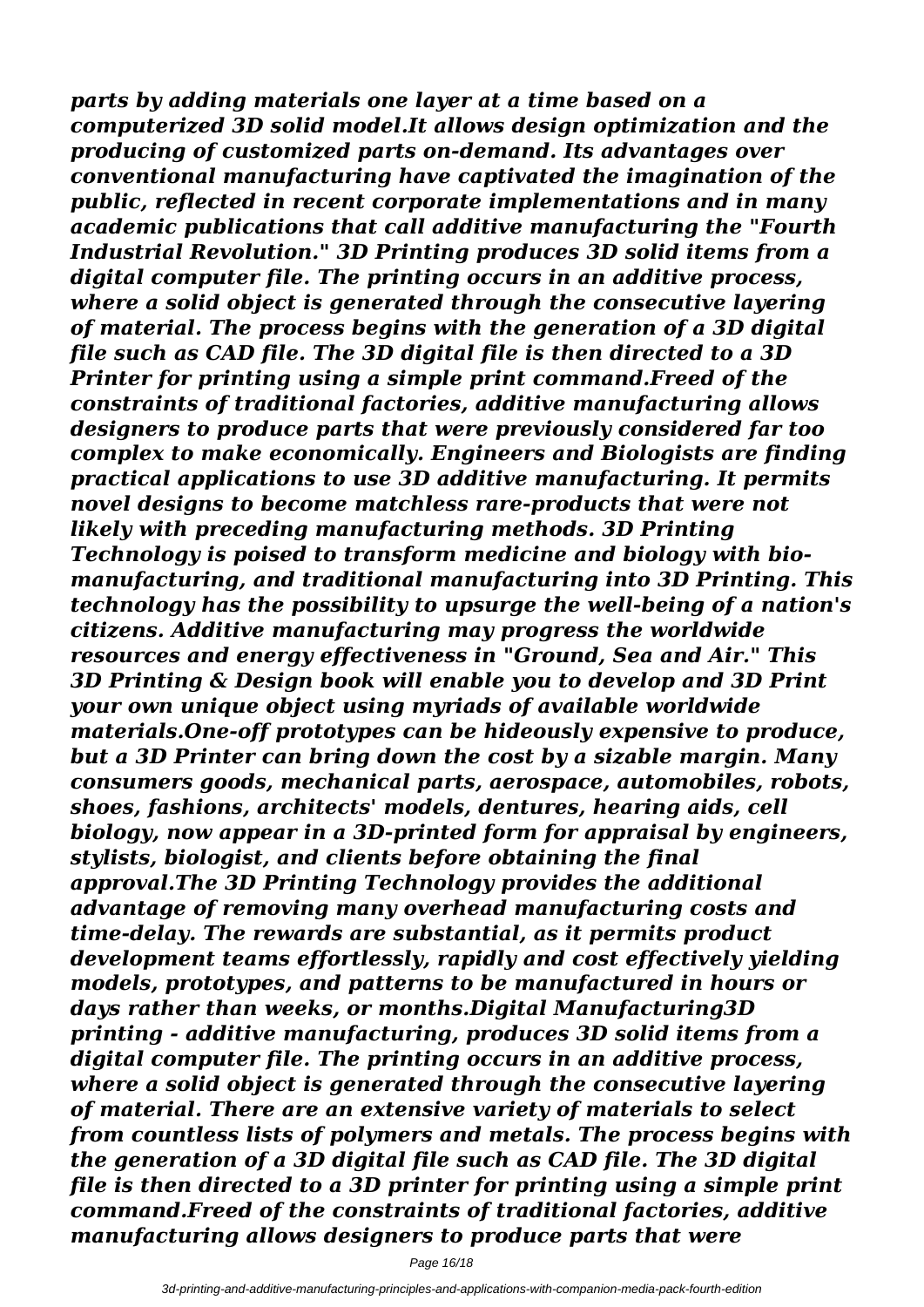*previously considered far too complex to make economically. Engineers and Biologists are finding practical applications to use 3D additive manufacturing. It permits novel designs to become matchless rare-products that were not likely with preceding manufacturing methods. It is poised to transform medicine and biology with bio-manufacturing. This technology has the possibility to upsurge the well-being of a nation's citizens. Additive manufacturing may progress the worldwide resources and energy effectiveness in ground, sea and air.*

*Design, Methods, and Processes*

*3D Printing Design*

*Advances in 3D Printing & Additive Manufacturing Technologies Additive Manufacturing Technologies*

*3D printers and Additive manufacturing: The rise of the Industry 4.0 Operations Management for Additive Manufacturing*

*This book presents a selection of papers on advanced technologies for 3D printing and additive manufacturing, and demonstrates how these technologies have changed the face of direct, digital technologies for the rapid production of models, prototypes and patterns. Because of their wide range of applications, 3D printing and additive manufacturing technologies have sparked a powerful new industrial revolution in the field of manufacturing. The evolution of 3D printing and additive manufacturing technologies has changed design, engineering and manufacturing processes across such diverse industries as consumer products, aerospace, medical devices and automotive engineering. This book will help designers, R&D personnel, and practicing engineers grasp the latest developments in the field of 3D Printing and Additive Manufacturing. The field of additive manufacturing has seen explosive growth in recent years due largely in part to renewed interest from the manufacturing sector. Conceptually, additive manufacturing, or industrial 3D printing, is a way to build parts without using any part-specific tooling or dies from the computer-aided design (CAD) file of the part. Today, most engineered devices are 3D printed first to check their shape, size, and functionality before large-scale production. In addition, as the cost of 3D printers has come down significantly, and the printers' reliability and part quality have improved, schools and universities have been investing in 3D printers to experience, explore, and innovate with these fascinating additive manufacturing technologies. Additive Manufacturing highlights the latest advancements in 3D printing and additive manufacturing technologies. Focusing on additive manufacturing applications rather than on core 3D printing technologies, this book: Introduces various additive manufacturing technologies based on their utilization in different classes of materials Discusses important application areas of additive manufacturing, including medicine, education, and the space industry Explores regulatory challenges associated with the emergence of additive manufacturing as a mature technological platform By showing how 3D printing and additive manufacturing technologies are currently used, Additive Manufacturing not only provides a valuable reference for veteran researchers and those entering this exciting field, but also encourages innovation in future additive*

Page 17/18